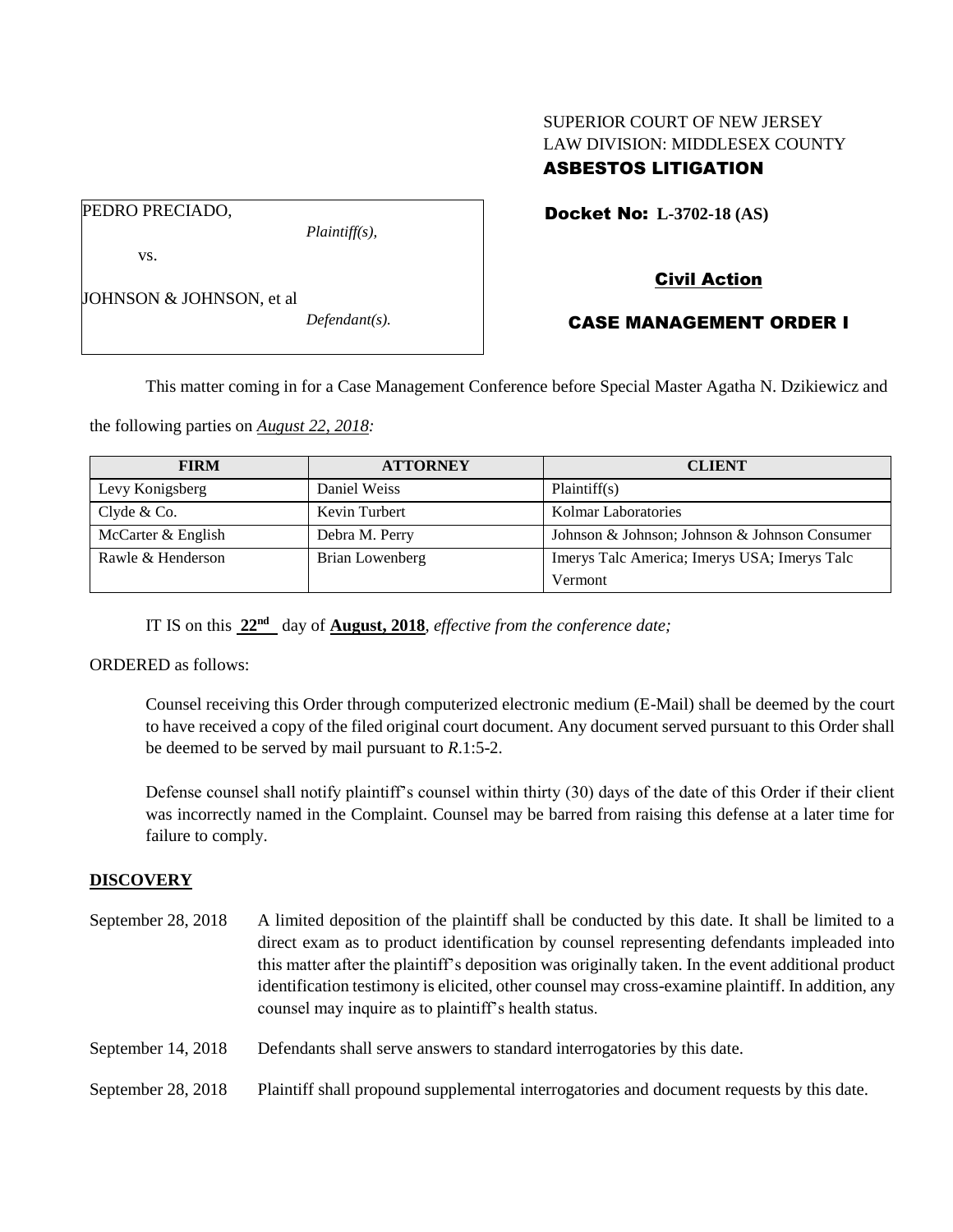| November $2, 2018$ | Defendants shall serve answers to supplemental interrogatories and document requests by this<br>date.                                                                                                       |
|--------------------|-------------------------------------------------------------------------------------------------------------------------------------------------------------------------------------------------------------|
| September 28, 2018 | Defendants shall propound supplemental interrogatories and document requests by this date.                                                                                                                  |
| November $2, 2018$ | Plaintiff shall serve answers to supplemental interrogatories and document requests by this<br>date.                                                                                                        |
| December 7, 2018   | Fact discovery, including depositions, shall be completed by this date. Plaintiff's counsel shall<br>contact the Special Master within one week of this deadline if all fact discovery is not<br>completed. |

December 7, 2018 Depositions of corporate representatives shall be completed by this date.

#### **EARLY SETTLEMENT**

March 15, 2019 Settlement demands shall be served on all counsel and the Special Master by this date.

#### **SUMMARY JUDGMENT MOTION PRACTICE**

| January 18, 2019 | Plaintiff's counsel shall advise, in writing, of intent not to oppose motions by this date. |
|------------------|---------------------------------------------------------------------------------------------|
| February 1, 2019 | Summary judgment motions shall be filed no later than this date.                            |
| March 1, 2019    | Last return date for summary judgment motions.                                              |

## **MEDICAL DEFENSE**

| January 11, 2019 | Plaintiff shall serve medical expert reports by this date.                                                                                                                                         |
|------------------|----------------------------------------------------------------------------------------------------------------------------------------------------------------------------------------------------|
| January 11, 2019 | Upon request by defense counsel, plaintiff is to arrange for the transfer of pathology specimens<br>and x-rays, if any, by this date.                                                              |
| April 5, 2019    | Defendants shall identify its medical experts and serve medical reports, if any, by this date. In<br>addition, defendants shall notify plaintiff's counsel (as well as all counsel of record) of a |

#### **LIABILITY EXPERT REPORTS**

January 11, 2019 Plaintiff shall identify its liability experts and serve liability expert reports or a certified expert statement by this date or waive any opportunity to rely on liability expert testimony.

joinder in an expert medical defense by this date.

April 5, 2019 Defendants shall identify its liability experts and serve liability expert reports, if any, by this date or waive any opportunity to rely on liability expert testimony.

#### **ECONOMIST EXPERT REPORTS**

January 11, 2019 Plaintiff shall identify its expert economists and serve expert economist report(s), if any, by this date or waive any opportunity to rely on economic expert testimony.

 $\_$  ,  $\_$  ,  $\_$  ,  $\_$  ,  $\_$  ,  $\_$  ,  $\_$  ,  $\_$  ,  $\_$  ,  $\_$  ,  $\_$  ,  $\_$  ,  $\_$  ,  $\_$  ,  $\_$  ,  $\_$  ,  $\_$  ,  $\_$  ,  $\_$  ,  $\_$  ,  $\_$  ,  $\_$  ,  $\_$  ,  $\_$  ,  $\_$  ,  $\_$  ,  $\_$  ,  $\_$  ,  $\_$  ,  $\_$  ,  $\_$  ,  $\_$  ,  $\_$  ,  $\_$  ,  $\_$  ,  $\_$  ,  $\_$  ,